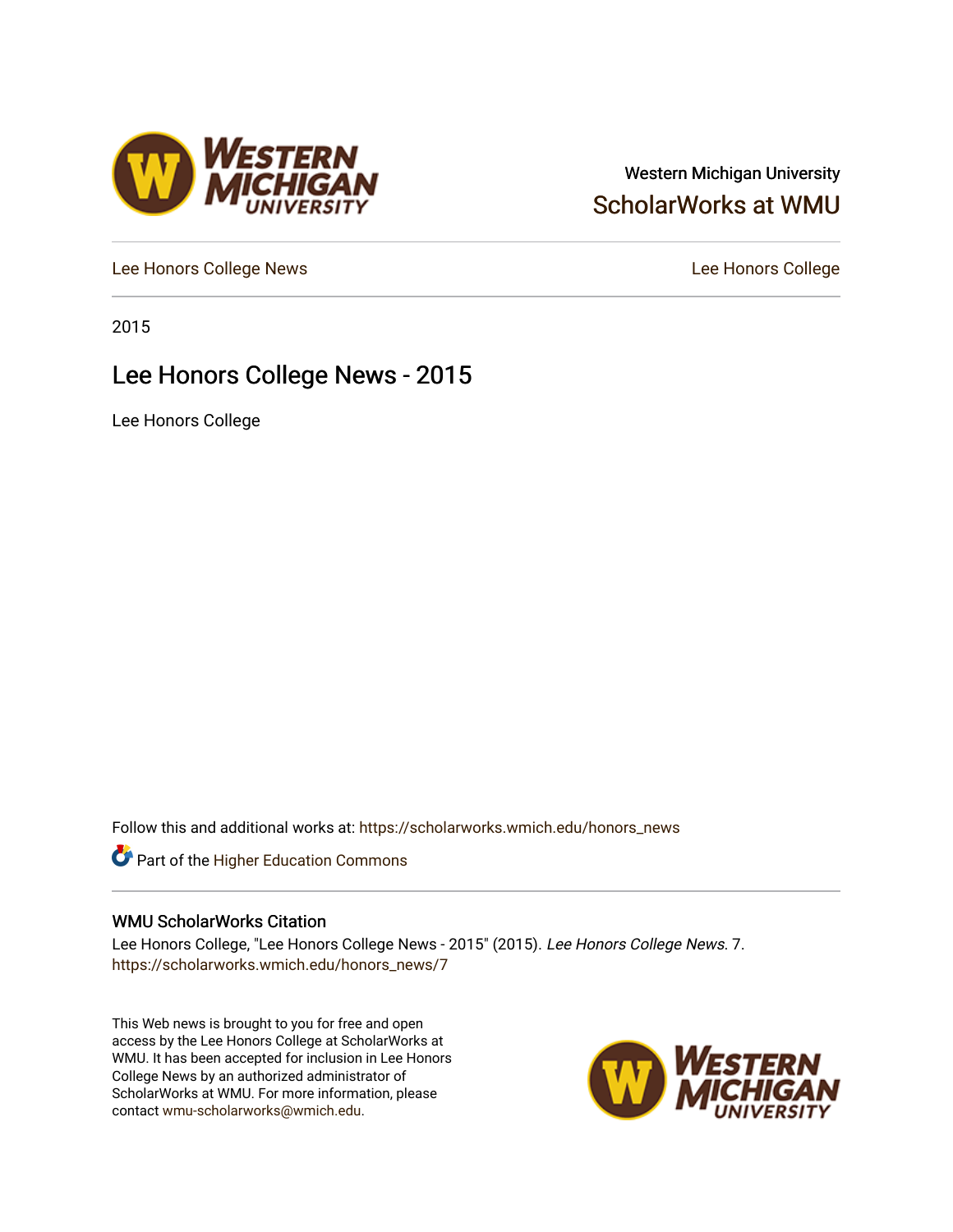### Lee Honors College News - 2015

Media coverage of First Lady Sue Snyder's and Dr. Rebecca Campbell's visit to campus. [http://www.mlive.com/news/kalamazoo/index.ssf/2015/11/michigans\\_first\\_lady\\_visits\\_wm.](http://www.mlive.com/news/kalamazoo/index.ssf/2015/11/michigans_first_lady_visits_wm.html) [html](http://www.mlive.com/news/kalamazoo/index.ssf/2015/11/michigans_first_lady_visits_wm.html) NOVEMBER 9, 2015

Click [here](http://wmuk.org/post/wsw-81-gloria-steinem-remains-traveling-organizer-still-loves-it) to listen to the WMUK interview with Gloria Steinem, a fall Raise Your Voice featured speaker.

<http://wmuk.org/post/wsw-who-knew-gloria-steinem-says-gandhi-got-some-tactics-women> OCTOBER 15, 2015

Honors student Kristen Canavan awarded Critical Languages Scholarship to study in Jordan. <http://wmich.edu/news/2015/06/23885> JUNE 1 2015

# **Student awarded Critical Languages Scholarship to study in Jordan**

contact: Linda Hanes

June 1, 2015 | WMU News

KALAMAZOO—A Western Michigan University student from Ortonville, Mich. will study Arabic in Jordan for the summer semester through a prestigious federal scholarship.

**Kristen Canavan**, a senior majoring in global and international studies, received a full scholarship from the Critical Languages Scholarship program to participate in an eight-week summer course at the Jordan Language Academy in Madaba, Jordan, where she will focus on Arabic language.

Canavan was selected as one of 100 awardees from a pool of 10,000 applicants representing more than 500 colleges and universities across the U.S. to study one of the 13 languages offered through the CLS program: Azerbaijani, Bangla, Hindi, Indonesian, Korean, Punjabi, Turkish, Urdu, Arabic, Persian, Chinese, Japanese and Russian. With an acceptance rate of less than 10 percent, the CLS is one of the most competitive study abroad scholarships available to citizens of the United States.



*Canavan*

### **Kristen Canavan**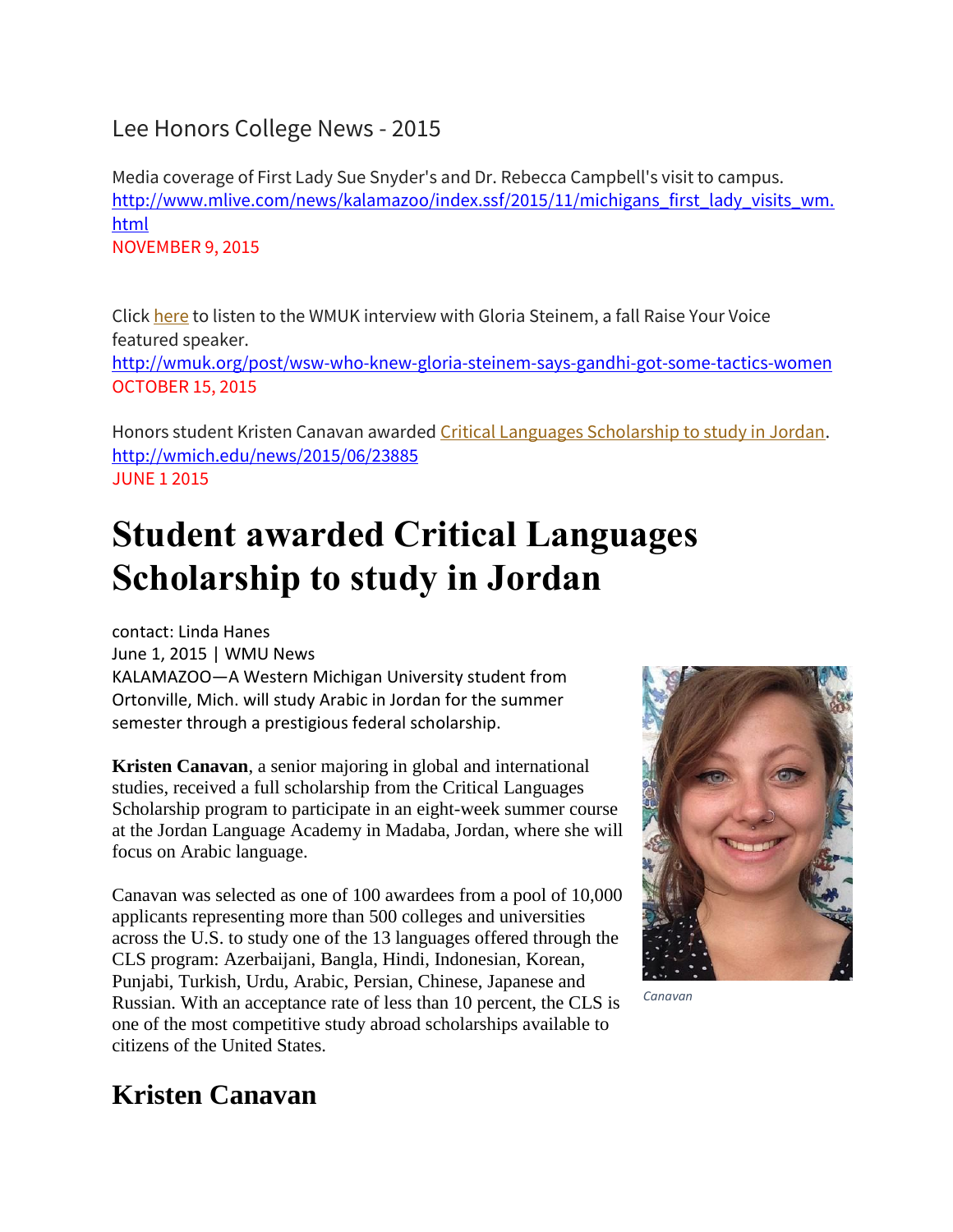A graduate of Brandon High School, Canavan is WMU's second CLS recipient. She plans to graduate after the summer II term and begin a master's degree program in Middle Eastern and North African studies at the University of Michigan in the fall.

### **About the Critical Languages Scholarship**

An initiative of the U.S. Department of State's Bureau of Educational and Cultural Affairs, the CLS program provides both undergraduate and graduate students the chance to develop their language and international skills in areas of language in which there is a great demand for speakers at the professional level and a lack of speakers. Students receiving the scholarship receive full funding, including airfare, visa fees, language instruction, food and lodging.

Support for Canavan's application was provided by **Dr. Mustafa Mughazy**, professor of Arabic, Department of World Languages and Literatures, and **Dr. Vincent Desroches**, associate professor of French, Department of World Languages and Literatures.

Many more student and faculty funding opportunities are accessible on the Haenicke Institute for Global Education [website.](http://wmich.edu/international)

For more information about the Critical Languages Scholarship, visit [clscholarship.org.](http://www.clscholarship.org/)

**For more news, arts and events**, visit [wmich.edu/news.](http://wmich.edu/news)

**Congratulations to Stephen John and Joseph Barnett on their many awards for their invention, the NeoVent** <https://lemelson.mit.edu/winners/joseph-barnett-and-stephen-john> MAY 19, 2015 <https://wmich.edu/news/2015/08/25963>

## **Student-designed neonatal ventilator wins two more prestigious awards**

contact: Mark Schwerin August 4, 2015 | WMU News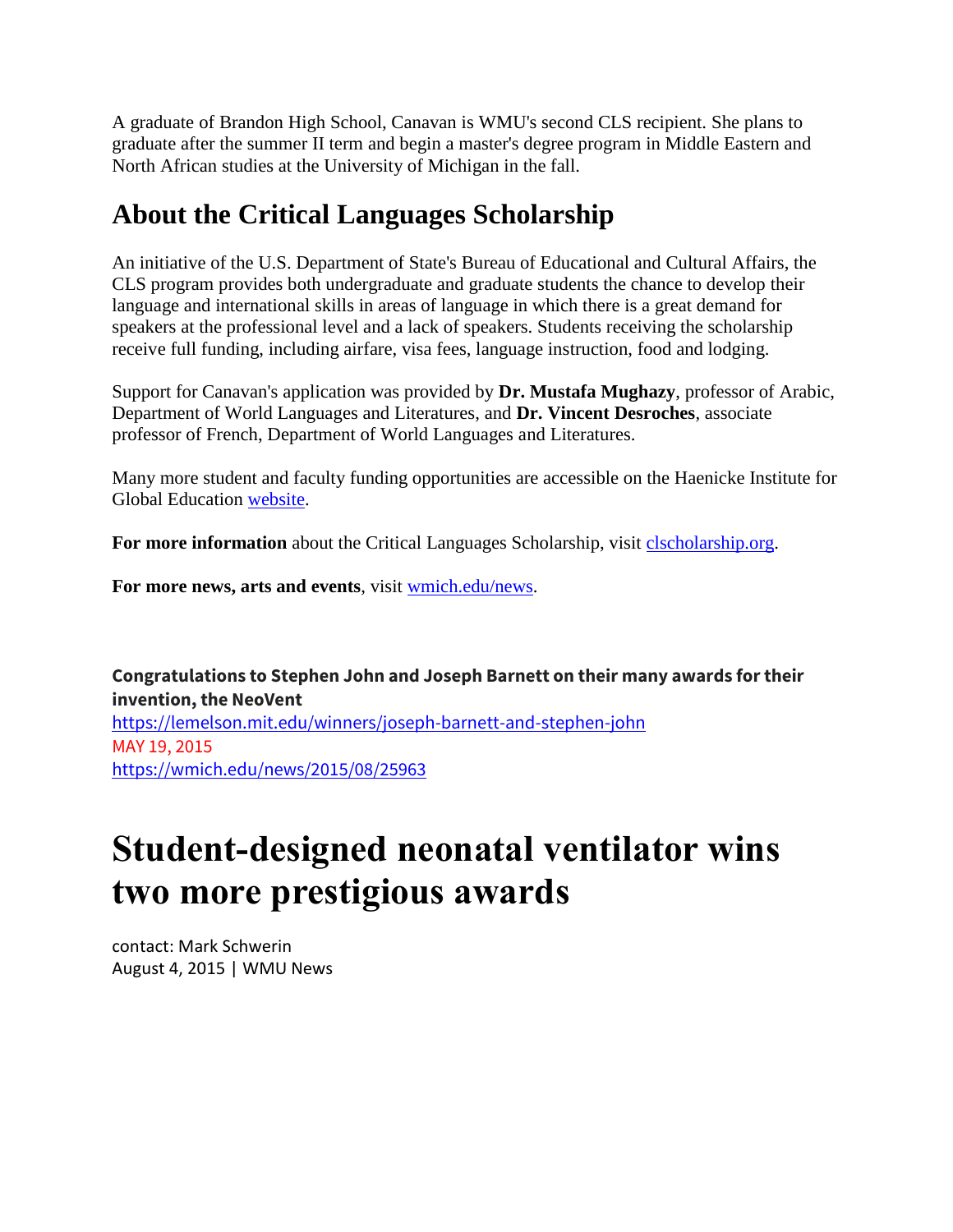

*From left: Stephen John and Joseph Barnett*

KALAMAZOO, Mich.—NeoVent, a low-cost neonatal ventilator designed by Western Michigan University students, has been chosen as the first-place winner in the 2015 [BMEStart competition](http://venturewell.org/students/bmestart/bmestart-winners-2015) for undergraduate biomedical and bioengineering students. With this latest win for their invention, **Joseph Barnett** and **Stephen John** earned a \$10,000 cash prize. The two will be honored at the 2015 Biomedical Engineering Society Annual Meeting in Tampa, Florida, this fall.

Their invention also was recently named the U.S. National Winner of the 2015 James Dyson Award, besting runner-up inventions from the likes of Stanford University, Clemson University and the University of Houston.

The Dyson award competition saw a record number of entries, with 690 entered designs worldwide.

NeoVent will receive \$3,500 from the James Dyson Foundation and progress to the international stage of the award, where it will be in the running for a \$45,000 international prize and \$7,500 departmental prize.

The World Health Organization lists respiratory problems as one of the leading causes of death among children under the age of five. NeoVent enables healthcare workers around the world to deliver safe, low-cost, low-energy, and easy-to-use noninvasive positive pressure ventilation to treat premature infants in respiratory distress.

### **About NeoVent**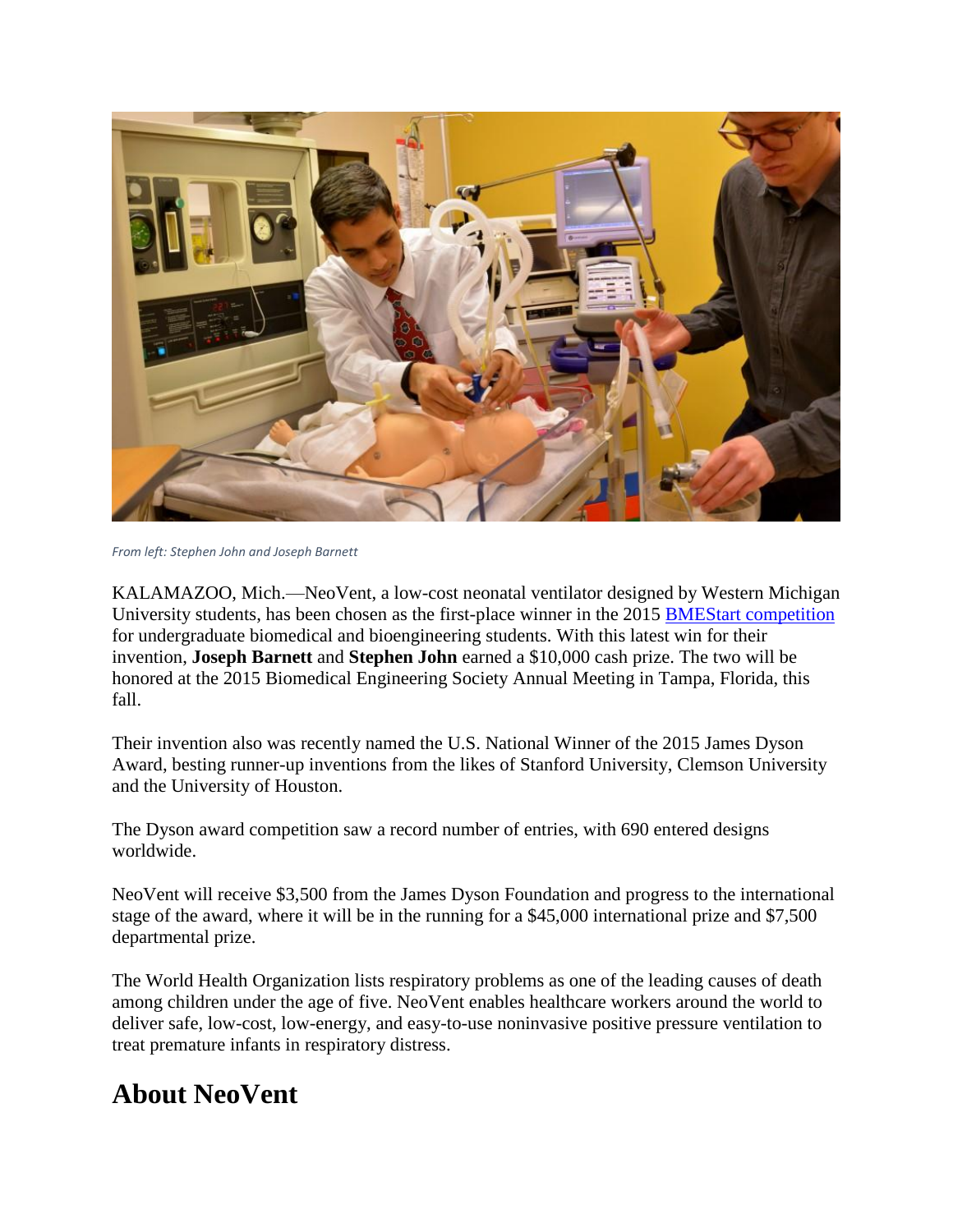The winning design by John and Barnett was inspired by the designers' experience working in Central America, the Middle East, and Asia—with a focus on health disparities in Nepal. Globally, an estimated one million babies born die each year due to prematurity and respiratory problems. John and Barnett realized the need for affordable medical equipment to address this issue, particularly in developing countries. NeoVent is their solution.

## **Latest in a string of accolades**

This is just the latest award bestowed upon NeoVent. The invention recently won the \$10,000 [Lemelson-MIT National Collegiate Student Prize Competition](https://wmich.edu/news/2015/05/24028) as well as the [Brian Patrick](https://wmich.edu/news/2015/07/25223)  [Thomas Entrepreneurial Spirit Award,](https://wmich.edu/news/2015/07/25223) a WMU accolade that also carried a \$10,000 cash prize.

**For more news, arts and events**, visit [wmich.edu/news.](https://wmich.edu/news)

<https://wmich.edu/news/2015/11/28697> NOVEMBER 19, 2015

# **NeoVent duo wins innovation prize sponsored by U.S. Patent Office**

contact: Cheryl Roland November 19, 2015 | WMU News

KALAMAZOO, Mich.—The creation of a lifesaving medical tool for use in developing nations has resulted in a Western Michigan University student team capturing the top spot in the Collegiate Inventors Competition, a program of the National Inventors Hall of Fame sponsored by the U.S. Patent and Trademark Office and the AbbVie Foundation.

WMU May alumnus **Stephen John** of Portage and senior **Joseph Barnett** of



*From left: Joseph Barnett, Stephen John and Mo Rocca*

Kalamazoo, were named winners of the undergraduate gold medal during an event held **Nov. 17** at the patent office's headquarters in Alexandria, Virginia. With the win against undergraduate finalists from Columbia, Harvard, Johns Hopkins and Penn State universities as well as the University of Virginia, the WMU duo takes home a \$12,500 cash prize.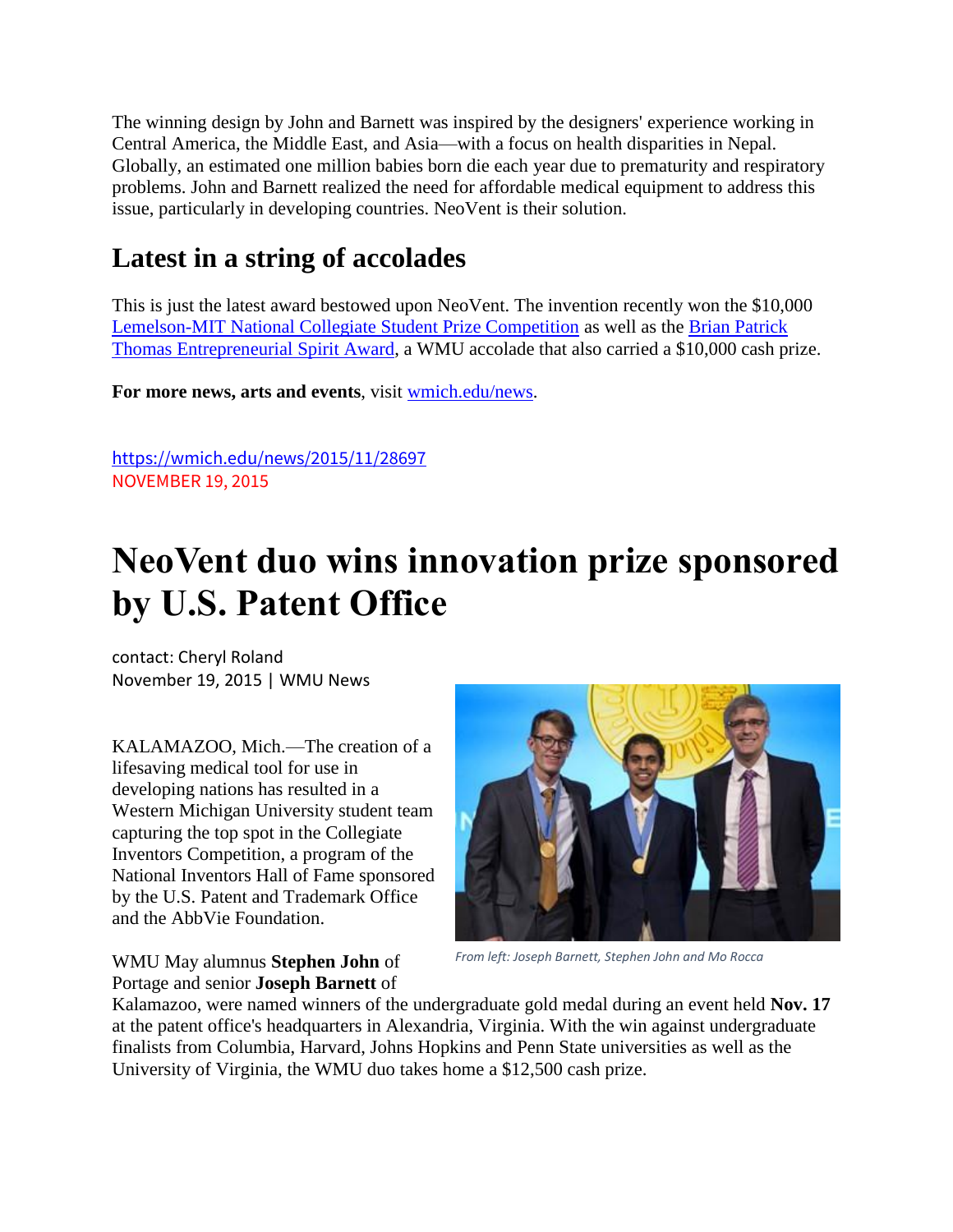Barnett and John's invention, NeoVent, which has now earned five national innovation prizes, is a respiratory support mechanism designed to treat critically ill infants, particularly those who live in developing nations. NeoVent converts a low-tech respiratory device into one that provides the additional benefit of a ventilator, but at much less cost. The invention could help thousands of babies in underdeveloped parts of the world.

## **Long list of accolades**

Earlier this year, John and Barnett were named winners of the:

- Lemelson-MIT National Collegiate Student Prize Competition.
- Brian Patrick Thomas Entrepreneurial Spirit Award at WMU.
- 2015 James Dyson Award, U.S. Division.
- 2015 Biomedical Engineering Society competition for undergraduate biomedical and bioengineering students.

In October, Barnett traveled to Beijing to attend the Grand Challenges Global Health Summit, an international meeting co-hosted by the Gates Foundation, USAID, and China's Ministry of Science and Technology, among others. The summit was intended for leaders in global health to collaborate on healthcare solutions for the underserved. Barnett's trip was sponsored by the Lemelson Foundation, which has partnered with Barnett and John to get their technology to hospitals in the developing world.

## **About the latest competition**

Established in 1990, the Collegiate Inventors Competition encourages innovation, entrepreneurship and creativity by recognizing undergraduate and graduate students for breakthrough inventions.

"Each year, these emerging innovators transform their ideas into solutions for real world problems," says **Michelle K. Lee**, under secretary of commerce for intellectual property and director of the U.S. Patent and Trademark Office—USPTO. "They are an inspiration to those of us committed to promoting innovation and the value of intellectual property."

Winners were announced at an awards ceremony hosted by **Mo Rocca**, CBS Sunday Morning correspondent and host of The Henry Ford's Innovation Nation. Leading up to the ceremony, finalists showcased their inventions and interacted with thousands of USPTO patent and trademark examiners, sponsors, media and the public at the Collegiate Inventors Competition Expo, held **Nov. 16-17**.

### **About the team**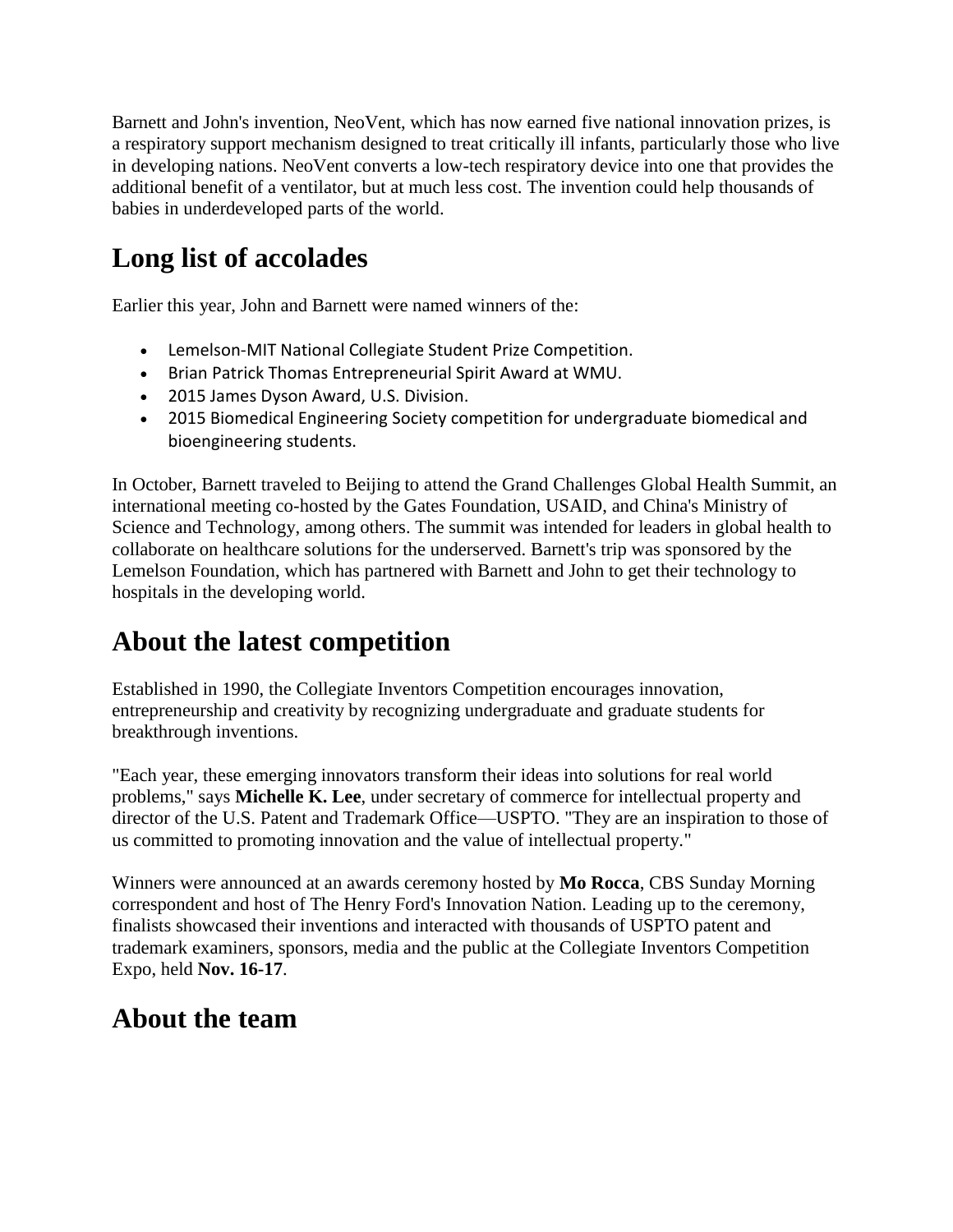**Stephen John** grew up in Nepal and returns every summer to volunteer at the United Mission Hospital in Tansen. In Nepal, he helped repair medical equipment in a biomedical department and worked on clinical trials of NeoVent. In May, he graduated summa cum laude from WMU with two undergraduate degrees—one in biomedical studies and another in mechanical engineering. He began medical school at the University of Michigan this fall.

**Joseph Barnett** started working with students in Honduras after hearing of a shortage of teachers there. He has been to Honduras six times in the past five years, where he has driven school buses, led clothing donation efforts and volunteered in a local hospital, also fixing medical equipment. He plans to volunteer as a teacher in Honduras for one year before attending medical school.

Also a critical part of the team, notes Barnett, was **Dr. Peter Gustafson**, associate professor of mechanical and aerospace engineering, who has served as the team's advisor for more than two years. As advisor to the winning undergraduate team, he was also honored at the competition awards ceremony.

The team spent two years developing NeoVent. They were helped by a Research and Creative Activities Award they received from WMU's Lee Honors College, and they were a part of WMU's Haworth College of Business student business accelerator, Starting Gate. Starting Gate helped them set goals, develop a business plan, meet regularly with mentors, attend workshops and pitch to investors.

A video explaining their work is at [youtube.com/watch?v=z985abJITQE&feature=youtu.be.](https://www.youtube.com/watch?v=z985abJITQE&feature=youtu.be)

**For more news, arts and events**, visit [wmich.edu/news.](https://wmich.edu/news)

#### **Related articles**

[WMU student invention wins \\$10,000 Lemelson-MIT 'Cure it!' prize](https://wmich.edu/news/2015/05/24028) | May 19, 2015 [WMU inventors win \\$10,000 Brian Patrick Thomas Award](https://wmich.edu/news/2015/07/25223) | July 3, 2015 [Student-designed neonatal ventilator wins two more prestigious awards](https://wmich.edu/news/2015/08/25963) | Aug. 4, 2015

#### **Longtime WMU friend, honors college namesake Carl Lee dies at 96**

The Lee Honors College staff, faculty and students were saddened to learn of the passing of



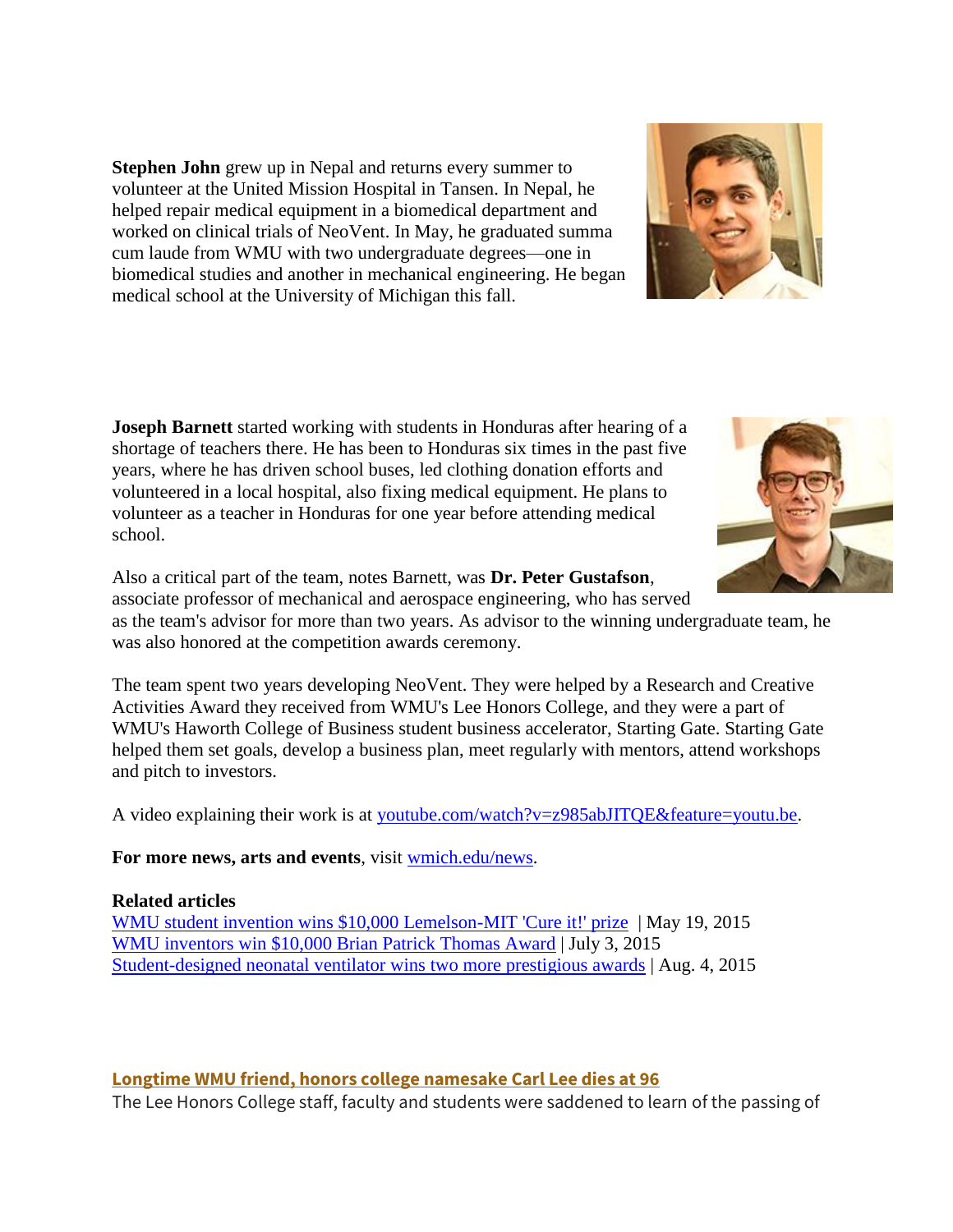Carl E. Lee Sunday, Feb. 22. The generosity of Carl and his beloved wife of more than 60 years, Winifred Lee, who preceded him in death on Oct. 23, 2012, has benefited thousands of WMU honors students. A public memorial service will be held at 10:30 a.m. Saturday, March 14, 2015 at the Carl and Winifred Lee Honors College. Memorials may be directed to the Carl and Winifred Lee Honors College or Kalamazoo First Presbyterian Church. [More information](http://wmich.edu/news/2015/02/22184) <http://wmich.edu/news/2015/02/22184> FEBRUARY 25, 2015

# **Longtime WMU friend, honors college namesake Carl Lee dies at 96**

contact: Cheryl Roland February 25, 2015 | WMU News

Kalamazoo broadcast pioneer **Carl E Lee**, who with his late wife Winifred Lee was the namesake for Western Michigan University's honors college, died **Feb. 22**. He was 96.

Lee worked for 60 years in the radio and television broadcasting industry and was president and CEO of Fetzer Broadcasting Co. He enjoyed a longstanding and strong relationship with the University, serving on the board of the WMU Foundation and actively supporting a number of initiatives.

In 1988, Lee and his wife, Winifred, who died in 2012, pledged \$500,000 for construction of a home for what is now the Carl E and Winifred Lee Honors College. The building was completed in 1990, and in late 2012, a \$1.1 million gift from the couple made possible a renovation and expansion of that original building. The Lee



*Carl E Lee*

Honors College will be the site of a **March 14** public memorial service for Carl Lee.

"With the death of Carl E Lee, we have lost a great friend to Western Michigan University and a wonderful supporter who truly understood the value and need for a strong honors component to undergraduate education," says WMU President John M. Dunn. "We'll remember him as a man who lived life fully and contributed so much to the betterment of all."

### **Carl E Lee**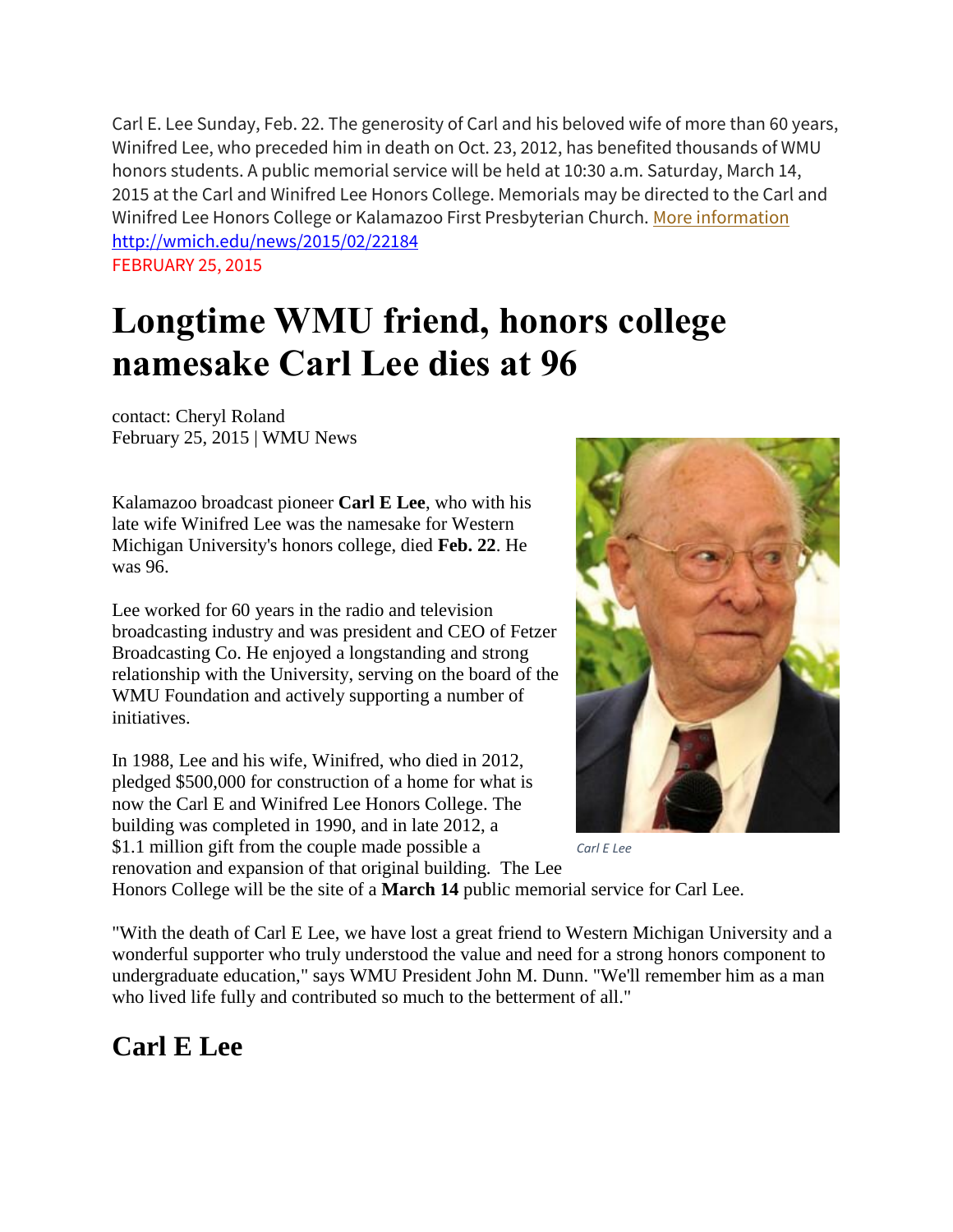Lee joined the Fetzer Broadcasting Co. in 1939, shortly after graduating from the Michigan Academy of Radio Science. The move launched his lifelong association with John E. Fetzer, who owned both a Midwest television and radio empire and was the owner of the Detroit Tigers.

Lee moved quickly up through the Fetzer organization and by 1958, was executive vice president and general manager of the company. In 1973, he became president of both Fetzer Broadcasting and Fetzer Television Co. The companies included what are now WWMT-TV and WKZO radio. Lee also headed up six other CBS affiliates around the nation.

Lee's involvement with the broadcast industry's professional organizations was extensive. His service included roles as president or director of the Broadcasters Foundation, National Association of Broadcasters and National Broadcast Pioneers. He was chairman of the CBS Television Affiliates Board and was instrumental in establishing the Region 4 Emergency Broadcast System and inspecting early Radio Free Europe facilities.

Lee was the recipient of a 1990 Lifetime Achievement Award from the Michigan Association of Broadcasters. The organization continues to honor Lee annually by offering its Carl E Lee Broadcast Engineering Excellence Award.

Locally, Lee was active as director of the Chamber of Commerce and served on a wide variety of corporate and civic boards and organizations. He was honored repeatedly by local groups with such accolades as the Liberty Bell Award and the Chamber of Commerce's Community Service Award.

Lee is survived by his daughter and son-in-law, Cheri and Jeffrey Weedman of Cincinnati, and two grandchildren.

### **Services**

A public memorial service is set for **10:30 a.m. Saturday, March 14**, at the Lee Honors College. Guests may park in Lot 41, which is behind Sangren Hall. A shuttle will run from Lot 41 to the honors college.

### **Remembrances**

Memorial donations may be directed to the Carl E and Winifred Lee Honors College or Kalamazoo First Presbyterian Church.

#### **Anita Hill to kick off new 'Raise Your Voice' speaker series**

[Anita Hill,](http://wmich.edu/news/2015/01/21125) the woman who captivated the nation with her testimony of sexual harassment directed at then-U.S. Supreme Court nominee Clarence Thomas, will launch a new speaker series at Western Michigan University.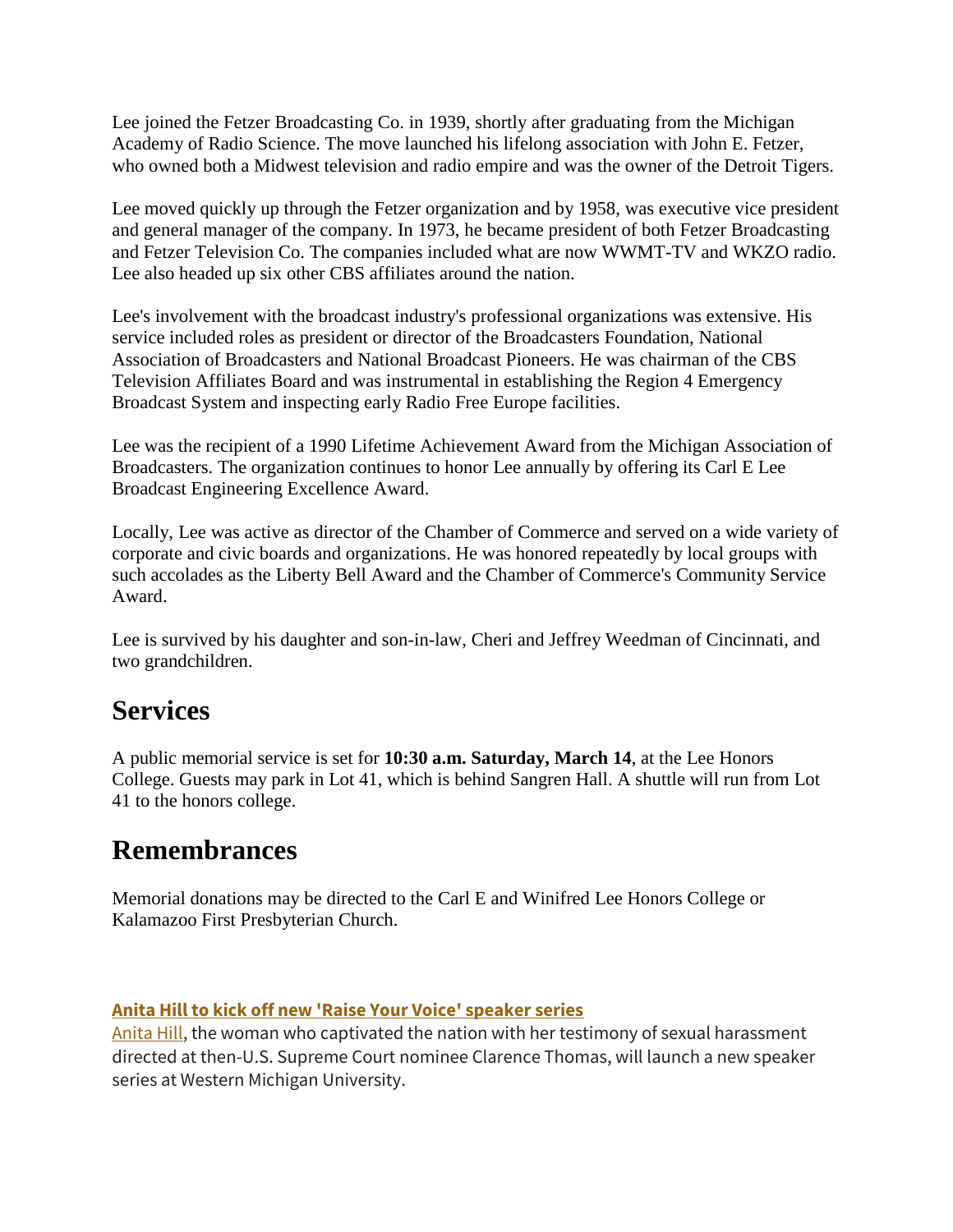<http://wmich.edu/news/2015/01/21125> JANUARY 15, 2015

# **Anita Hill to kick off new 'Raise Your Voice' speaker series**

contact: Mark Schwerin January 15, 2015 | WMU News

KALAMAZOO, Mich.—**Anita Hill**, the woman who captivated the nation with her testimony of sexual harassment directed at then-U.S. Supreme Court nominee Clarence Thomas, will launch a new speaker series at Western Michigan University.

Hill will speak at **7 p.m. Tuesday, Feb. 3**, in Kalamazoo's Chenery Auditorium, five days after an award-winning documentary about Hill and the famous Senate hearings is screened at Alamo Drafthouse. The documentary, "Anita: Speaking Truth to Power," will be shown at **5:30 and 8 p.m. Thursday, Jan. 29**, at the downtown theatre at the corner of Portage and South streets.

**The talk has been postponed due to bad weather on the East Coast causing travel difficulties. It will be rescheduled later this semester.**

*Hill (Photo credit: Jack White)*

### **'Raise Your Voice' series**

The new "Raise Your Voice" speaker series arose from discussions at the Lee Honors College about issues of violence and hostility against women that have surfaced in recent months, says **Dean Carla Koretsky**.

"I think especially a lot of us were aghast at the statistic that as many as one in five women on college campuses may be experiencing sexual violence of some kind," Koretsky says. "It's obviously an enormous societal problem. It's a problem that affects not just these women, but men on our college campuses as well. We decided to bring a series of speakers to campus who could address these issues from many different perspectives and engage the campus and broader community in a deep discussion."

Koretsky and Jane Baas, honors college associate dean, formed a committee to create a yearlong speaker series bringing nationally known scholars, artists and activists to campus.

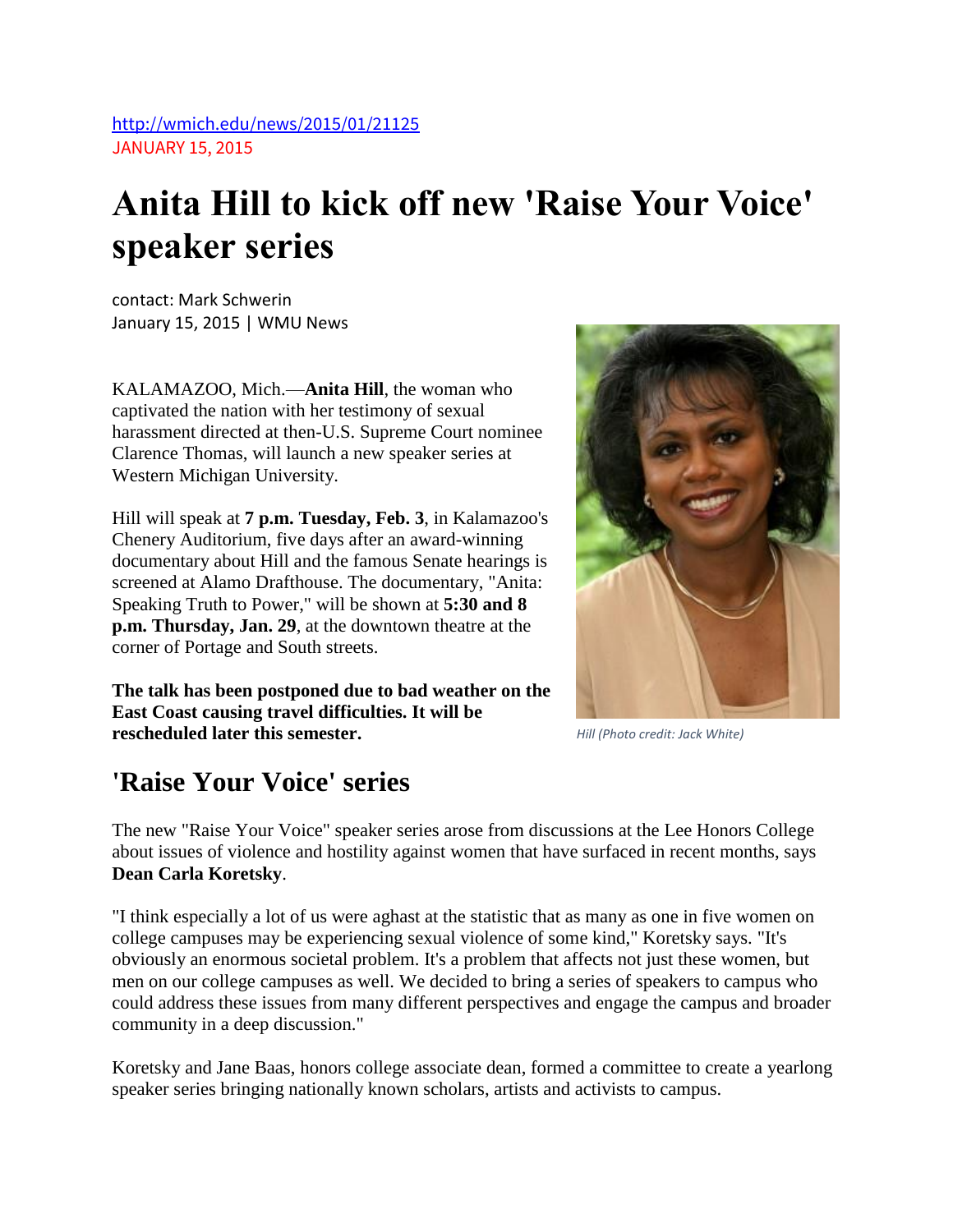"We think it's an issue that we can and really should be addressing on college campuses and we thought the best way to do that is to bring it out into the open and make everyone aware of the issues," Koretsky says.

Two additional speakers are set for the spring, while an appearance by noted feminist and activist **Gloria Steinem** is tentatively slated for September.

### **Anita Hill**

For now, Hill's Feb. 3 presentation is sure to garner widespread attention. Hill currently is a professor of social policy, law and women's studies at Brandeis University's Heller School for Social Policy and Management. She was thrust into the national spotlight in 1991 when she accused U.S. Supreme Court nominee Clarence Thomas, her supervisor at the U.S. Department of Education and the Equal Employment Opportunity Commission, of sexual harassment.

The nation watched with rapt attention as Hill detailed the alleged harassment before a U.S. Senate committee. Thomas vehemently denied the allegations and eventually was confirmed to the high court.

Directed by Academy Award-winning filmmaker Freida Mock, "Anita: Speaking Truth to Power," has been praised by critics. With it, Hill broke her silence about the famous hearings.

## **Other upcoming presentations**

**March 3: Soraya Chemaly**, 7 p.m., 2000 Schneider Hall, "Effecting Change through Social Media."

**April 4: Tatyana Fazlalizadeh**, 5:30 p.m., 1004 Richmond Center for Visual Arts, "Stop Telling Women to Smile" street art project.

Steinem heads the cast of speakers tentatively slated for fall. Others include **Gail Griffin**, formerly the Ann V. and Donald R. Parfet Distinguished Professor of English at Kalamazoo College and author of "The Events of October: Murder-Suicide on a Small Campus;" **Jackson Katz**, an American educator, filmmaker and author; and **Wagatwe Wanjuki**, a survivor, activist and writer.

Additional tie-ins with the series also are planned. Those include bringing in a Theatre of the Oppressed group to work with First Year Experience students, an honors college common read of the book "The Events of October," and presentations by WMU faculty and staff exploring gender and violence as part of the honors college's Lyceum Lecture Series at noon Wednesdays at the college.

### **About the series**